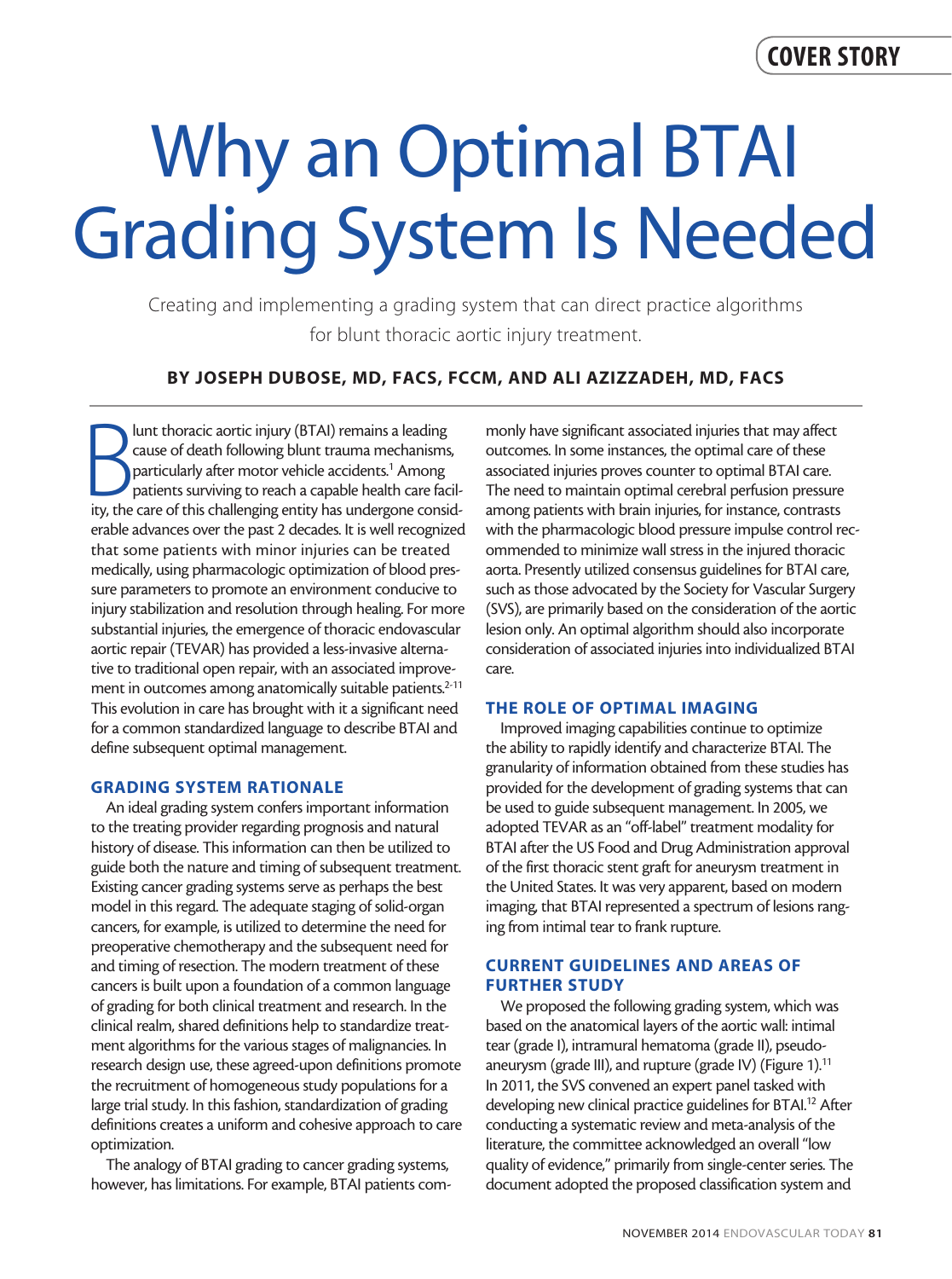

Figure 1. Classification of traumatic aortic injury. Reprinted with permission from the *Journal of Vascular Surgery*, Vol 49, Azizzadeh A, et al, Blunt traumatic aortic injury: initial experience with endovascular repair, Page 1403–1408, Copyright Society for Vascular Surgery 2009.<sup>11</sup>

suggested medical therapy for patients with grade I or "minimal aortic injury." Furthermore, the guidelines recommended "urgent [endovascular] repair following stabilization of other injuries" for all anatomically suitable patients with grade II to IV injuries. Although the current recommendations have been widely adopted, a number of key issues and controversies remain regarding optimal treatment.

Optimal management of patients with "minimal aortic injuries" is a debatable topic. Some groups have suggested that "minimal aortic injuries" do not universally require TEVAR.13-15 The inclusion of SVS grade II injuries in this category conflicts with the present SVS clinical practice guidelines. Although the findings from research conducted at several high-volume centers suggest that this approach to initial care is safe,<sup>14,15</sup> ideal follow-up in patients selected for medical management and natural history of SVS grade II injuries left untreated has not been established. Considering the small number of patients with grade II injuries who present to each center on a yearly basis, properly addressing this issue will likely require a multi-institutional prospective study.

The ideal timing of BTAI treatment is another issue that requires further study. The results of the American Association for the Surgery of Trauma Aortic Injury Study Group, reported in 2008, suggested that improved outcomes were associated with initial medical management including blood pressure pulse pressure optimization.<sup>3</sup> This group found that patients treated after a delayed (> 24 hours) period of optimization had improved survival

compared to BTAI patients treated operatively within < 24 hours. However, there remains a need to adequately define whether there are specific risk factors associated with BTAI that represent a higher risk for early aortic rupture. If identified, these risk factors may inform considerations for more emergent timing of repair.

Finally, the long-term durability of endovascular devices for BTAI treatment remains to be determined. Improved conformability to aortic contour and various fixation element changes are attractive features of modern devices. Ongoing study of branched graft devices may soon obviate the need for coverage of the left subclavian artery during TEVAR, another unresolved issue of BTAI care. Optimal graft sizing and graft utilization in pediatric patients or patients with small aortic diameters are also inadequately studied issues. These challenges are augmented by the fact that optimal device indications and utilization has primarily been subjected only to industry-funded study, with associated inherent study bias potential. These issues require more objective investigation in a large, multicenter fashion.

The careful study of all of these issues requires the foundation of a common vernacular to describe and categorize BTAI. The aforementioned SVS grading system and associated guidelines for care are now widely utilized, but it is important to note that alternate algorithms have been proposed. Both the Vancouver simplified grading system<sup>13</sup> and the alternate classification scheme proposed by Starnes et al<sup>14,15</sup> have suggested that additional elements of imaging specific to BTAI may be of import in guiding therapy. These groups have promoted the importance of aortic lesion dimension measurements, parameters not specifically included in SVS criteria, as crucial to determining the need for TEVAR.

Initial work by investigators at the University of Maryland<sup>16</sup> has also demonstrated that associated secondary signs of injury are likely important for consideration. Specifically, this group has highlighted that the presence of extensive mediastinal hematoma and large left hemothorax may prove important hallmarks of impending aortic rupture. More recently, additional work by the Maryland group suggests that other markers of injury burden, including admission lactate, may also be predictive of early aortic adverse events.<sup>17</sup> The challenge for additional study of BTAI is to determine the ability to reconcile these alternative viewpoints with those of the existing SVS BTAI grading system and treatment guidelines.

Another challenge of optimal BTAI care involves the absence of data on long-term outcomes after these injuries. The natural history of BTAI, particularly minor injuries, remains poorly understood. Although it has been demonstrated that minor aortic injuries may not require TEVAR to prevent early rupture during initial hospitalization, the abil